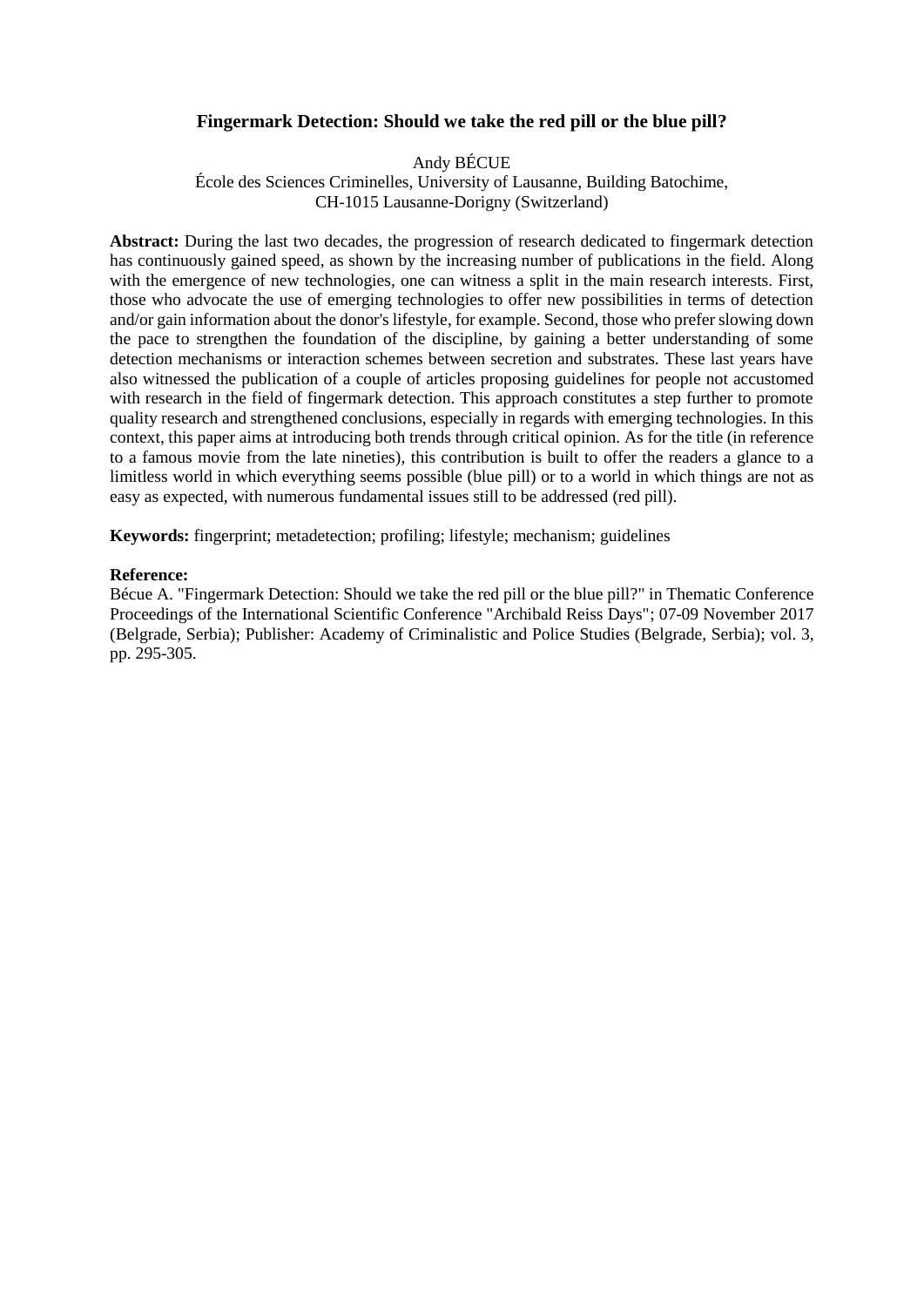# **INTRODUCTION**

*"You take the blue pill, the story ends. You wake up in your bed and believe whatever you want to believe. You take the red pill, you stay in Wonderland, and I show you how deep the rabbit hole goes."*

*Morpheus [The Matrix, Warner Bros. – 1999]*

One may think what such a citation could have in common with the field of fingermark detection, or how comes a fictional character is cited instead of a forensic scientist having contributed to the field. The reason is quite simple: the field of fingermark detection is currently facing two opposed approaches in terms of research interest. On one side, those who assert that it is time for fingermark detection to "evolve" and step plainly into the  $21<sup>st</sup>$  century by encompassing the latest technologies and by going beyond the ridge pattern – towards a limitless perspective regarding donor profiling and lifestyle prediction through big data. Blue pill. On the other side, those who decide to mark the pace in favour of casework applicability and take a closer look at the foundation of the discipline – facing a diligent perspective: techniques suddenly not behaving as expected, substrates not fitting into the conventional (empirical) classification, lack of understanding about secretion/substrate interactions, poorly understood detection mechanisms. Red pill. Browsing through a couple of representative papers, this contribution will provide the readers the challenges, advantages, limitations, and perspectives associated with these two approaches. Hopefully it will also promote the consideration about how both approaches could gain from each other and how guidelines could help optimizing the research efforts. Finally, it will be one's choice to decide which pill (s)he wants to take.

Note: an extensive covering of the field is out of the scope of this contribution. Readers interested in getting a thorough view about fingermark detection and its latest developments could refer to the latest Interpol reports (Bécue & Champod, 2016; Bécue *et al.*, 2010; Egli *et al.*, 2013) as well as to recent monographies – such as (Champod *et al.*, 2016).

# **FINGERMARK DETECTION**

Fingermark detection constitutes a very productive field of forensic science in terms of research interest and publications. This is mostly linked to the role played by fingermarks in an investigative process (Figure 1). It can provide information about its source (an individual), about the activity linked to its deposition (from the position and orientation regarding the item), and can constitute a way to link an individual with an item (direct contact).



*Figure 1. Schematic representation of the integration of fingermarks in an investigative context.*

Figure 2 illustrates the evolution of the number of citations related with fingermark detection/composition since 1998. From July 2013 to July 2016, the topic associated with the highest number of publications was "powder dusting". Quite surprizing, in a way. The problematics of "contaminated marks" and "chemical imaging" followed. As such, those topics constitute two diametrically opposed approaches to detect fingermarks and reflect the torn interests between casework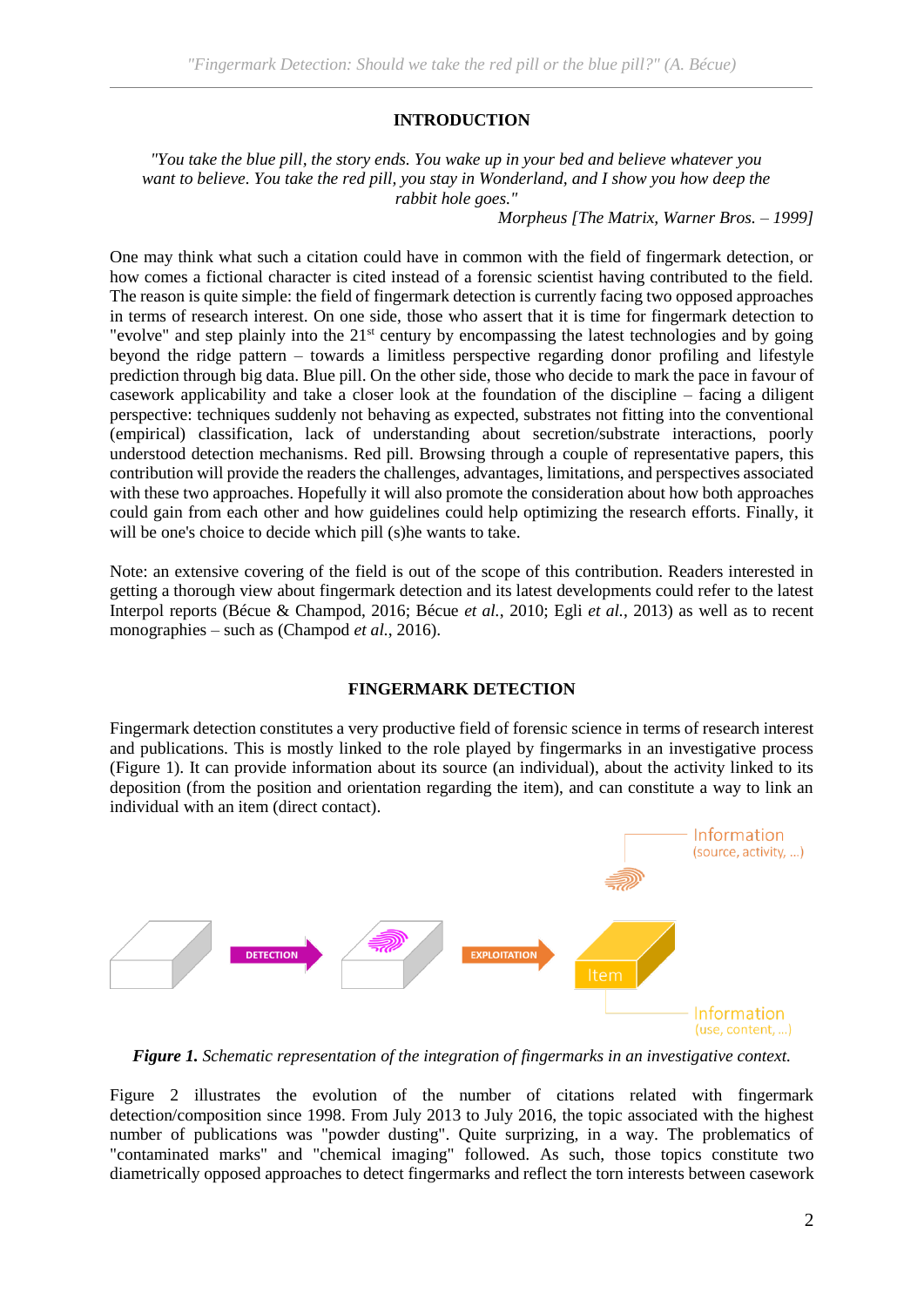application, societal context and technological developments. At first glance, fingermark detection appears as a field mature enough to provide forensic scientists and investigators with solutions to most of the encountered situations. However, behind all appearances, fundamental issues remain open: (i) daily substrates are still considered as challenging (e.g., banknotes, leather, …) or hardly fit in the current categorization system (e.g., "semi-porous"); (ii) the mechanisms behind common techniques remain poorly understood (e.g., cyanoacrylate – CA, physical developer – PD, multi/single-metal deposition – MMD/SMD, vacuum metal deposition – VMD); (iii) the actual efficiency of detection sequences remain hard to assess when considering non-supervised items (about this, it is sometimes claimed that "50% of fingermarks escape detection" (Jaber *et al.*, 2012), a figure difficult to prove but illustrating a known fact regarding the processing of realistic items); (iv) knowledge about the secretion residue, its behaviour, and its interactions with underlying substrates remains incomplete. Filling these gaps would assuredly benefit the field, for example through an overall increased efficiency of the detection process.



*Figure 2. Evolution of the number of articles in direct link with the detection of fingermarks or with the study of secretion residue reported in the last six Interpol triennial reviews (source: (Bécue, 2016)).*

#### **FINGERMARK-SUBSTRATE INTERACTIONS**

Addressing the issue of fingermark detection by ignoring the interaction with the underlying substrate would be like developing a new technique by monitoring reactions in a spectroscopic cell. Unconceivable for most forensic scientists, unless working with solubilized secretions (which appears unrealistic in the frame of fingermark detection). A fingermark is inevitably left on a substrate. From the contact of the fingertip on the substrate and as the mark ages, a series of interaction mechanisms occur between the secretion residue and the underlying surface (e.g., diffusion, affinity, repulsion). Getting a better knowledge about these interactions would provide valuable information about the persistence of marks over time, the (detrimental) impact of some application protocols, and could help developing a more efficient way of characterizing the substrates – to cite some examples. From the early optical observations, technological development such as scanning electron microscopy provided intimate information about fingermarks and ridge morphology (Scruton *et al.*, 1975; Thomas, 1978). Using a luminescent amino acid reagent and luminescence microscopy, Almog *et al.* showed how amino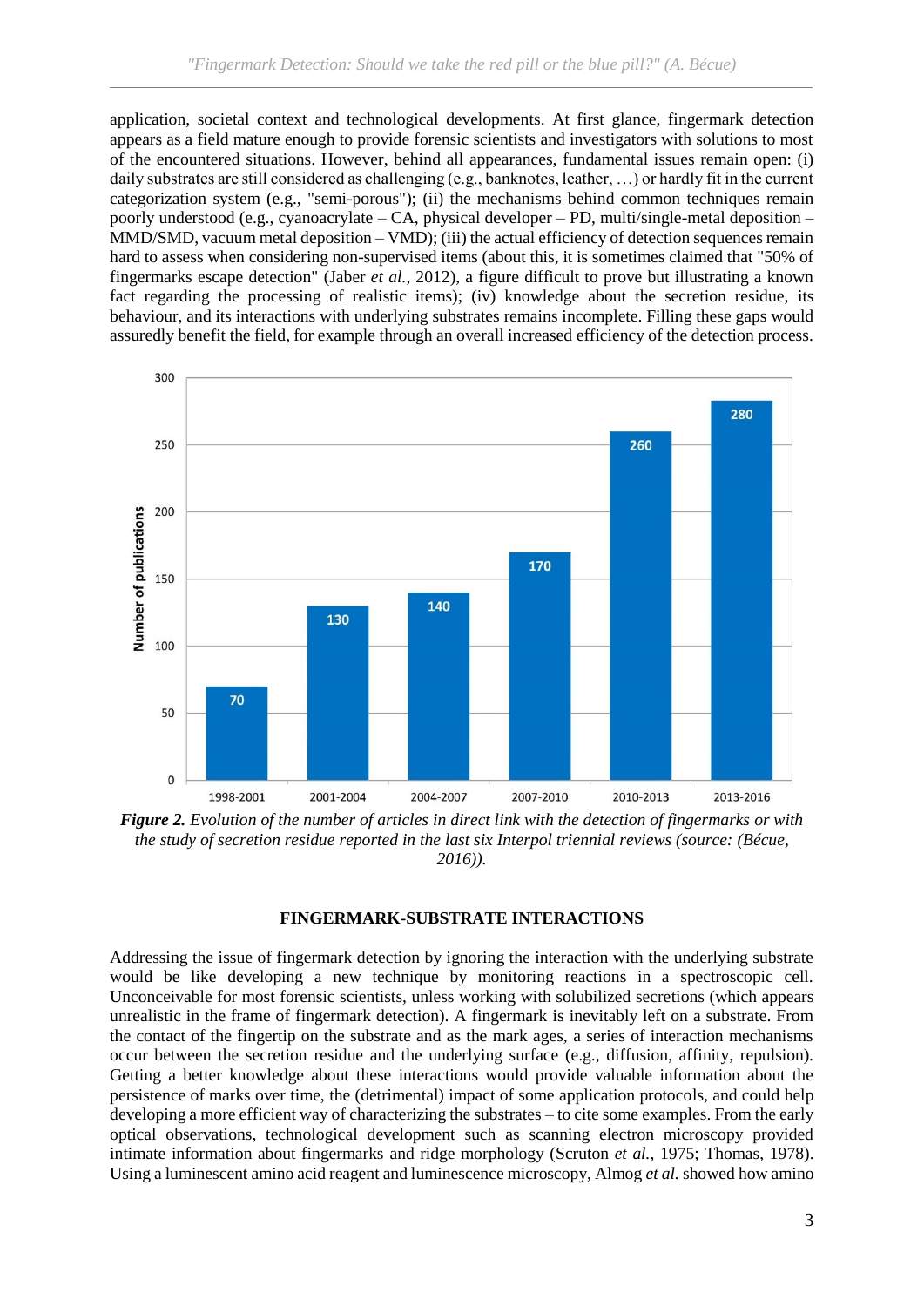acids actually penetrate into the paper matrix for 40-60 microns (Almog *et al.*, 2004). The amino acid penetration combined with a strong affinity for the cellulosic matrix explains why fingermarks left on paper are highly resistant over time (provided the item is not wetted). More recently, Moret *et al.* used different optical means to illustrate the difference in behaviour when secretion residue is left on different transparent and smooth substrates (i.e., glass, polyvinylchloride – PVC, polyethylene – PE, polypropylene – PP) (Moret *et al.*, 2015). Their study illustrated how fingermarks seem to penetrate/diffuse into coated plastics quite quickly after the deposition. Atomic force microscopy was used to study the minute change of topography along the ridges of fingermarks left on polished silicon and Formica (Dorakumbura *et al.*, 2016; Popov *et al.*, 2017). In both contributions, a dynamic process has been emphasized: the secretion residue first undergoes a transitory mobility from the ridge borders towards the substrate, before receding. Difference in physico-chemical properties can also affect the way a detection technique behave. For example, VMD<sub>Au-Zn</sub> appears to rely on the formation of metal clusters during the vaporization step, whose sizes regulate the deposition of the second metal (Jones *et al.*, 2001). Despite these observations, the intimate mechanism of VMD remains poorly understood and application protocols are still mostly based on empirical observations. Finally, the emergence of new substrates (e.g., new series of banknotes, "anti-fingerprint" treatments for digital devices) should trigger the conduction of research projects aiming at exploring the impacts of those substrates on the detection of fingermarks. For example, it has been observed that anti-fingerprint treatments result in fingermarks of better quality compared to unprocessed substrates (Forchelet, 2015) – in return, it is likely that these marks are more sensitive to friction or shearing movements (Stoehr *et al.*, 2016).

# **DETECTION TECHNIQUE MECHANISMS**

It is well known that several detection techniques have been imported from other scientific fields and modified to fit forensic purposes (e.g., ninhydrin – biology, PD – photography, MMD/SMD – cell staining, VMD – metallic deposition). Among the existing techniques, some detection mechanisms are quite well understood. This is the case for amino acid reagents or lipid/blood stains; even if there is still room for discussion regarding molecular intermediates (Spindler, 2010; Spindler *et al.*, 2009; Wilkinson, 2000). However, the limits to our current knowledge status are surprisingly quickly reached. One example: cyanoacrylate fuming, one of the most used techniques to detect fingermarks on nonporous substrates. Polymerization occurs through an anionic process. However, it is still hardly known which molecular species trigger the polymerization process regarding fingermarks, despite several studies aiming at identifying these initiators (Velthuis & de Puit, 2011; Wargacki *et al.*, 2007; Kupferschmid, 2007). Similarly, the role of the ambient humidity (i.e., 80%) and the impact of the morphology of polymers on the ridge quality are still unclear (Paine *et al.*, 2011). The lack of knowledge becomes more noticeable when dealing with advanced techniques, such as those driven by metal deposition or physico-chemical mechanisms (e.g., PD, MMD/SMD, VMD). In the case of MMD/SMD, attempts to elucidate the interaction mechanism between gold nanoparticles and secretion residue at acidic pH failed so far. The reason is quite simple: if it is relatively easy to characterize gold nanoparticles in solution (colloidal gold), it is extremely complicated to monitor the interactions of gold nanoparticles with fingermarks while the detection is occurring. Post-detection observations are also difficult as they could induce a disturbance in the observed specimen. Up to now, different hypotheses were proposed (encompassing electrostatic interaction, hydrophobic affinity and covalent bonding), but no joint mechanism. The same is observed for PD. Luckily, research efforts were recently invested in these problematics: identification of the molecular species involved in the detection of fingermarks by PD (De la Hunty *et al.*, 2015a, 2015b) or use of dye-doped functionalized silica nanoparticles to get a better understanding about how citrate-capped gold nanoparticles used in MMD/SMD could interact with the secretion residue (Moret *et al.*, 2014) – to cite two examples. Finally, it should be noted that the lack of fundamental knowledge does not prevent techniques to evolve (Bisotti *et al.*, 2016; Houlgrave *et al.*, 2011; Montgomery *et al.*, 2012; Moret & Bécue, 2015), but they make things more complicated in case of unexpected failure or imposed changes: replacement of a surfactant for ecological reasons (PD), sudden modification of the water quality (PD), or unreliable results on daily substrates (MMD/SMD).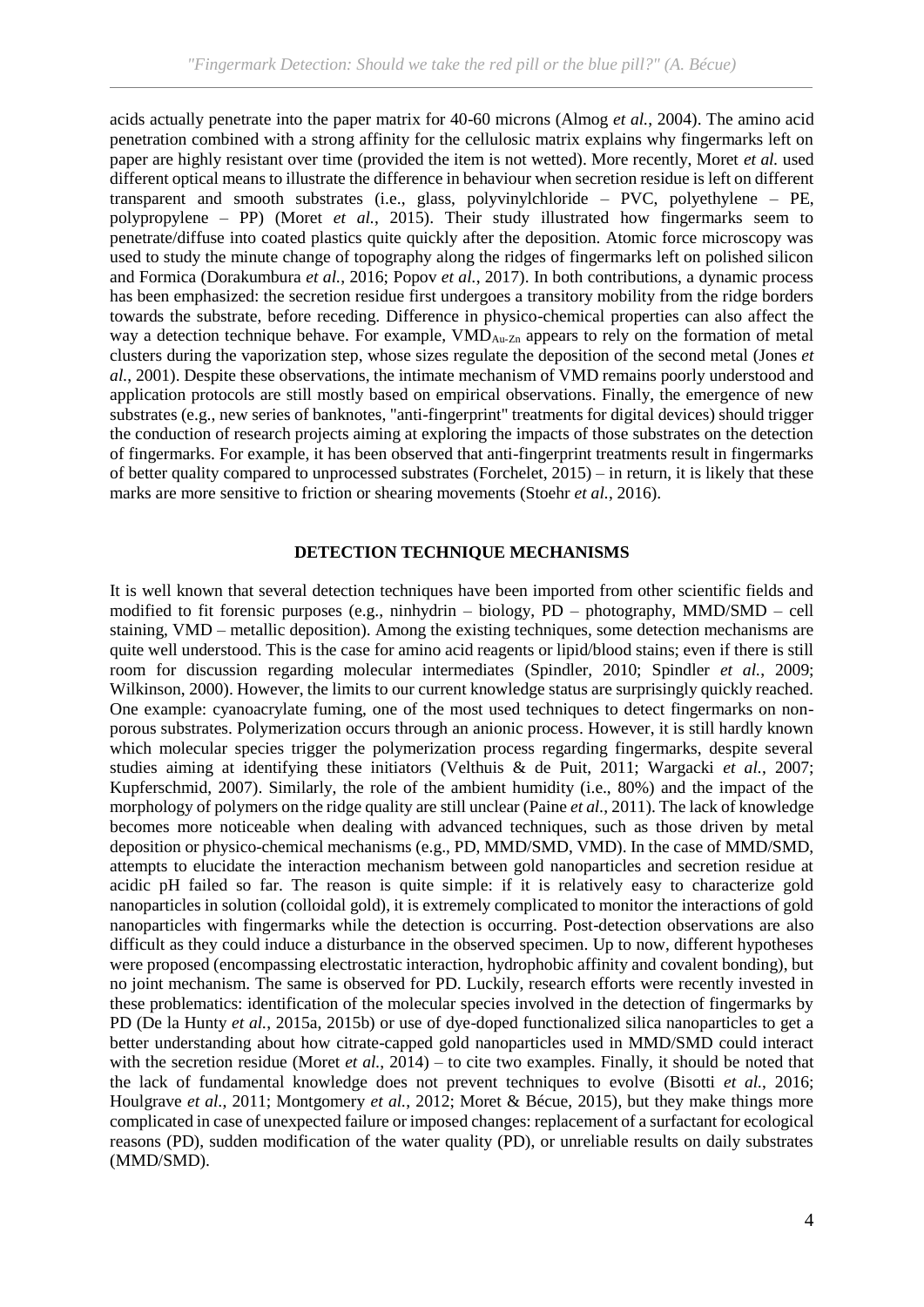### **METADETECTION**

Quite recently, a new trend emerged in the field of fingermark detection: obtaining additional information about the donor and his/her lifestyle. This way of doing can be called "metadetection" for it aims at going beyond the conventional detection purposes (i.e., recording a ridge pattern) (Bécue, 2016). Donor profiling can be performed simultaneously to the detection process (as in chemical imaging) or can be implemented subsequently to the detection of the mark (in that case, this could require to swab the mark for analysis). The main argument behind metadetection is that a fingermark is much more than a ridge pattern and that donor profiling could provide valuable information to investigators (Figure 3).

Hypothetical scenario: a fingermark is detected on the handle of a knife collected in an alley, close to a dead body. Thanks to technological evolutions, a full lifestyle profiling can be obtained in less than a day: male, adult, carnivorous, uses aftershave (XXX by YYY), moisture cream (ZZZ by WWW), presents signs of diabetes, allergic to pollen and smoker. Databases are interrogated (including health insurances, supermarkets and national identity services) and the suspect is identified in a few minutes among the whole population [Note: no criminal record]. The lifestyle prediction is verified at 93% [apparently, the individual has recently stopped smoking and has started a nicotine-based treatment]. The protocol still recommends to compare his fingerprints and his DNA with the few elements of ridge pattern present on the mark and the "touch DNA" collected from it. Check, and Check!

Is this scenario plausible? Worthy an Orwell's novel? It certainly raises many questions, as such prospect is already suggested by some. From a chemical point of view, it is true that fingermarks are more than the reproduction of a ridge pattern – in regards with the complex mixture of endogenous and exogenous compounds contained in the secretion residue. However, from a forensic point of view, the introduction of lifestyle information in an investigative context is debatable. It is true that some fingermarks may be slipped in such a way that they contain insufficient dactyloscopic information to reach a conclusion about the source. They are not useless either; and it is too simplistic to think that forensic scientists limit themselves to the ridge pattern (dactyloscopy), as illustrated in Figure 3. Indeed, fingermarks may contain DNA (i.e., "touch DNA"), whose analysis could lead to a source information or at least to the donor's gender. Several studies showed that most of the fingermark detection techniques do not prevent the recovery of DNA (Bhoelai *et al.*, 2011; Norlin *et al.*, 2013; Raymond *et al.*, 2004). It is consequently regrettable that DNA contained in fingermarks is not cited/discussed in most of the publications dealing with donor profiling. When cited, DNA is quickly dismissed because it may be degraded, in insufficient amount, contaminated, costly and time-consuming. It should however be noted that all these arguments apply to chemical profiling as well.

Readers interested in the topic of donor profiling can read the following review (Van Dam *et al.*, 2016). Among the reported techniques, chemical imaging using MALDI-MSI is worth being cited as it has been continuously explored and optimized by Bradshaw *et al.* to make it compatible with an investigative process (Bradshaw *et al.*, 2016, 2017). MALDI-MSI offer the advantage of ridge pattern visualization combined with molecular information. The combination of detection and donor profiling makes it interesting for future developments. More recently, proteomics combined with liquid chromatography has been applied on fingermarks left on users' mobile phones to try predicting their lifestyles (Bouslimani *et al.*, 2016).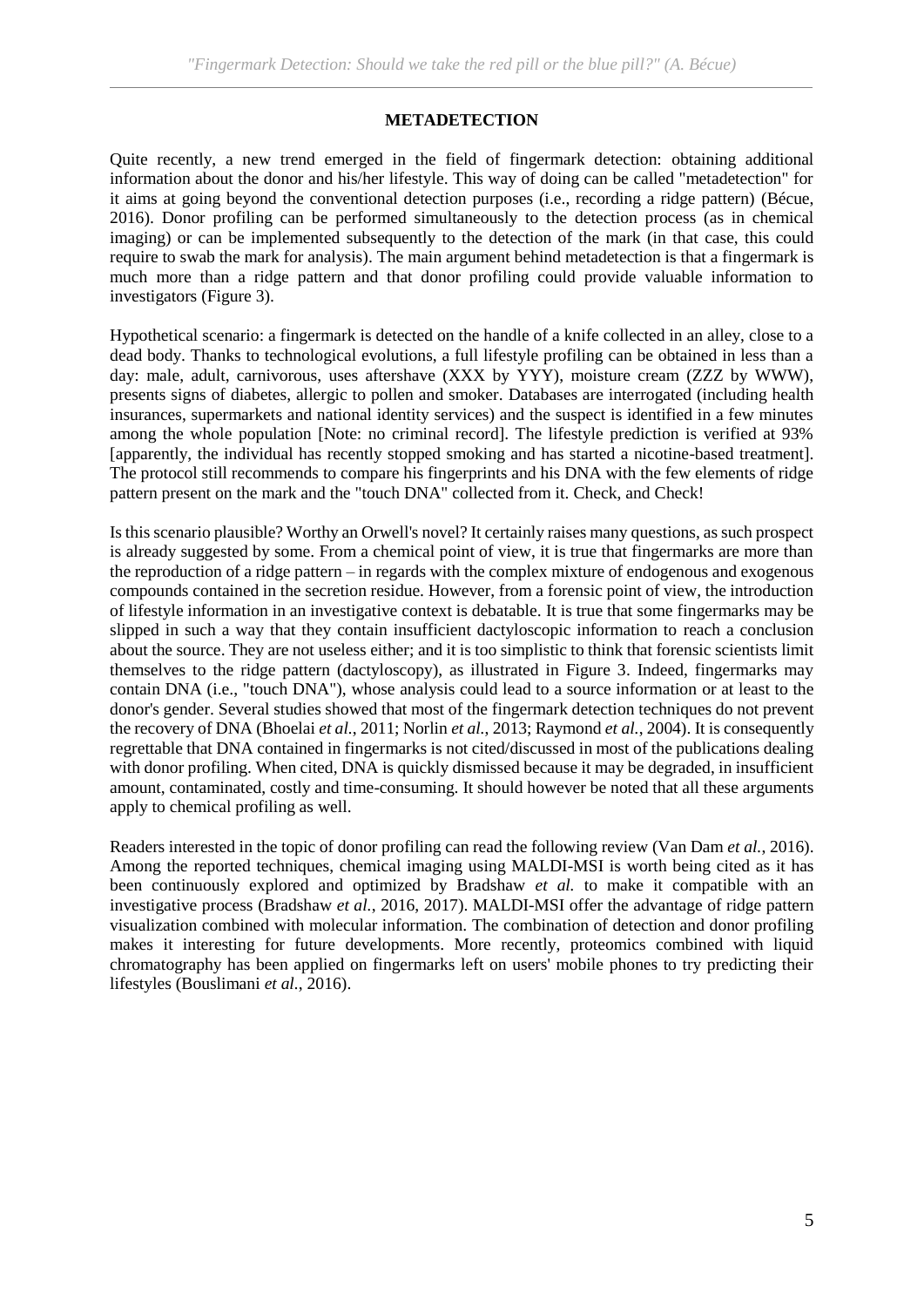

*Figure 3. Schematic representation of the range of information of investigative value that can be gathered from a fingermark. The rightest column refers to the elements that are used (or claimed to be useable) to obtain such information.*

# **CHEMICAL SIGNATURE AND LIFESTYLE PROFILING**

The recent study of Bouslimani *et al.* illustrates perfectly the philosophy being the metadetection of fingermarks, and more particularly lifestyle profiling (Bouslimani *et al.*, 2016). Using high performance liquid chromatography and a metabolomics approach, they showed that fingermarks collected from mobile phones could provide information about the users' lifestyle. As an example, they identified molecules linked to cosmetics (e.g., sunscreen, soap, hair regrowth treatment), medications (e.g., skin anti-inflammatory, antidepressant, antifungal), diet (e.g., caffeine, aspartame, citrus and pepper derivatives) as well as to some activities (e.g., nicotine, anti-mosquito, pet pesticide). By crossing all these information, they could confirm some elements of the volunteers' lifestyle habits (e.g., regular camper, smoker). They also studied intravariability and intervariability in terms of chemical signature distance between specimens collected from phones and hands.

In their introductive text, the authors claim:

*"Imagine a scenario where personal belongings such as pens, keys, phones, or handbags are found at an investigative site. It is often valuable to the investigative team that is trying to trace back the belongings to an individual to understand their personal habits, even when DNA evidence is also available […] The collective repertoire of molecules found on these objects provides a sketch of the lifestyle of an individual by highlighting the type of hygiene/beauty products the person uses, diet, medical status, and even the location where this person may have been […] Such information could help a criminal investigator narrowing down the owner of an object found at a crime scene, such as a suspect or missing person."*

The last sentence is certainly the one raising most of the questions regarding the usefulness of lifestyle profiling, or its application field. This brings forward the notion of "relevancy" regarding the information that can be obtained from a trace or an item (for an extensive covering of the topic: (Hazard, 2014)). What information is to be considered as relevant in an investigation? When does an information becomes irrelevant or counterproductive to the investigative efforts? The goal of any investigator is indeed to narrow down the number of suspects to a limited pool of individuals, more prone to the investigative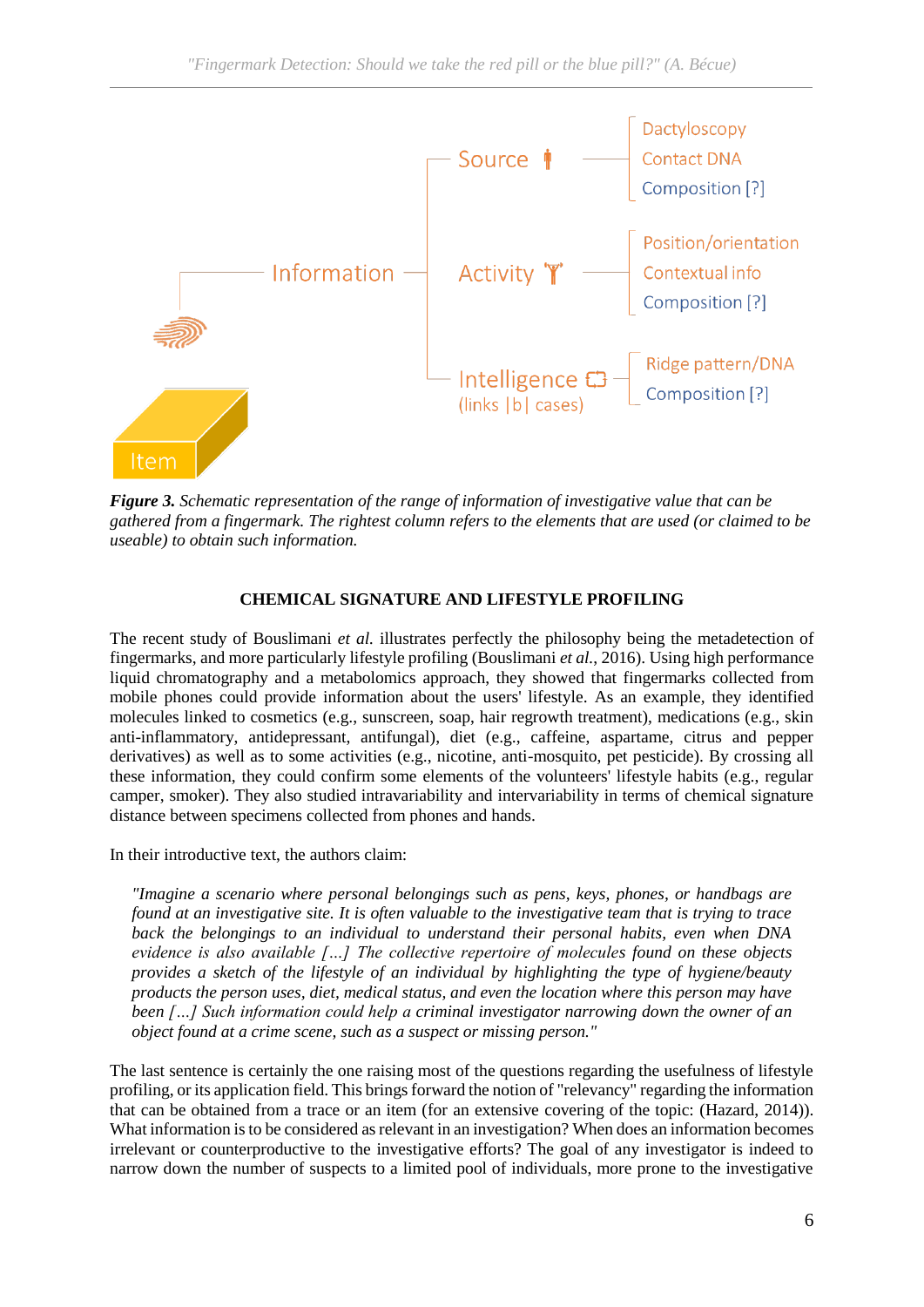process. To reach that goal, an investigator generally relies on contextual information, traditional investigative efforts (e.g., witness interview, suspect audition), and information provided by traces of forensic interests (e.g., fingermarks, DNA, shoemarks, fibers). Currently existing databases (mostly fingerprints and DNA) prove to be extremely helpful as they can actually help investigators to narrow down the pool of suspects in an efficient manner. Such databases are indeed directly linked with an individual (biological identity) and may provide a name quickly if someone is already known from the justice. Unless expecting a global population surveillance combined with big data analysis, it appears quite unlikely that medication, diet, or daily products – as part of lifestyle habits – could help narrowing down efficiently the pool of suspects. In the same context, the item on which a fingermark is found also constitutes a source of information. In the example of lifestyle profiling obtained from fingermarks left on mobile phones, an investigators would certainly have gained valuable information about the identity of the phone's owner and his/her lifestyle by investigating the digital content of the device (digital identities, diary, phone numbers, pictures/videos, …). Technological possibilities should consequently not obliterate common sense solutions in regards with the investigative process.

In favour of lifestyle profiling: the technological ability to gain information about secretion residue in terms of a chemical signature certainly constitutes an asset regarding the fundamental study of fingermarks. Indeed, it could help getting a better understanding about donor variability, about its impact on the efficiency of detection techniques, and may eventually provide an evidential tool comparable to DNA. The goal would consequently not consist in predicting someone's lifestyle but rather to get a comprehensive vision of secretion residue as a whole, which would go beyond the conventional "sebumrich", "ecrrine", or "natural" distinction. Further researches on this topic are consequently expected in a near future. Additionally, donor profiling could be useful from a healthcare, medico-legal or security perspectives (devices).

### **GUIDELINES**

Working with fingermarks is certainly not the simplest way of doing research as each fingermark is a specimen. It is consequently impossible to obtain a reproducible set of "identical" fingermarks. Despite its apparent simplicity (asking someone to leave one or several fingermarks), the design of a research plan linked to fingermarks requires many questions to be answered: What kind of secretion (natural, sebum-rich, eccrine, artificial) ? How many donors ? Fresh or aged marks ? Unique deposition or depletion series ? Which comparison protocol (half marks, pseudo-operational test, …) ? All these questions must be carefully thought and answered at the early stages of a study as they could strengthened or weakened the conclusions. Willing to increase the quality of research in the field, the forensic community provided hints and guidelines (IFRG, 2014; Kent, 2010; Sears *et al.*, 2012). The underlying aim is to refer to them and discuss any deviation from the proposed recommendations.

In the same context, the use of artificial secretion is still debatable as it is extremely difficult to simulate the complexity of the natural emulsion present on fingertips as well as the variability between donors. However, latest developments showed that complex emulsion could be synthesized and seem to behave similarly to natural ones (Sisco *et al.*, 2015). It is consequently awaited that additional research in this field may provide a way to obtain reproducible fingermarks. This could become valuable in the early stages of development of a detection technique or for proficiency testing purposes.

### **RED PILL? BLUE PILL? – OR BOTH?**

The aim of this contribution was not to point out a negative vision of the field. On the contrary. Dozens of efficient detection techniques are currently available to detect fingermarks on a wide range of substrates. Moreover, detection sequences are continuously optimized to increase the success ratio regarding latent marks to be detected on an item. The field has continuously evolved since the mid-50s, even if the main developments occurred in the 1980s-1990s. It is true that some fundamental knowledge is still missing: interaction of the secretion residue with the underlying substrate, intrinsic detection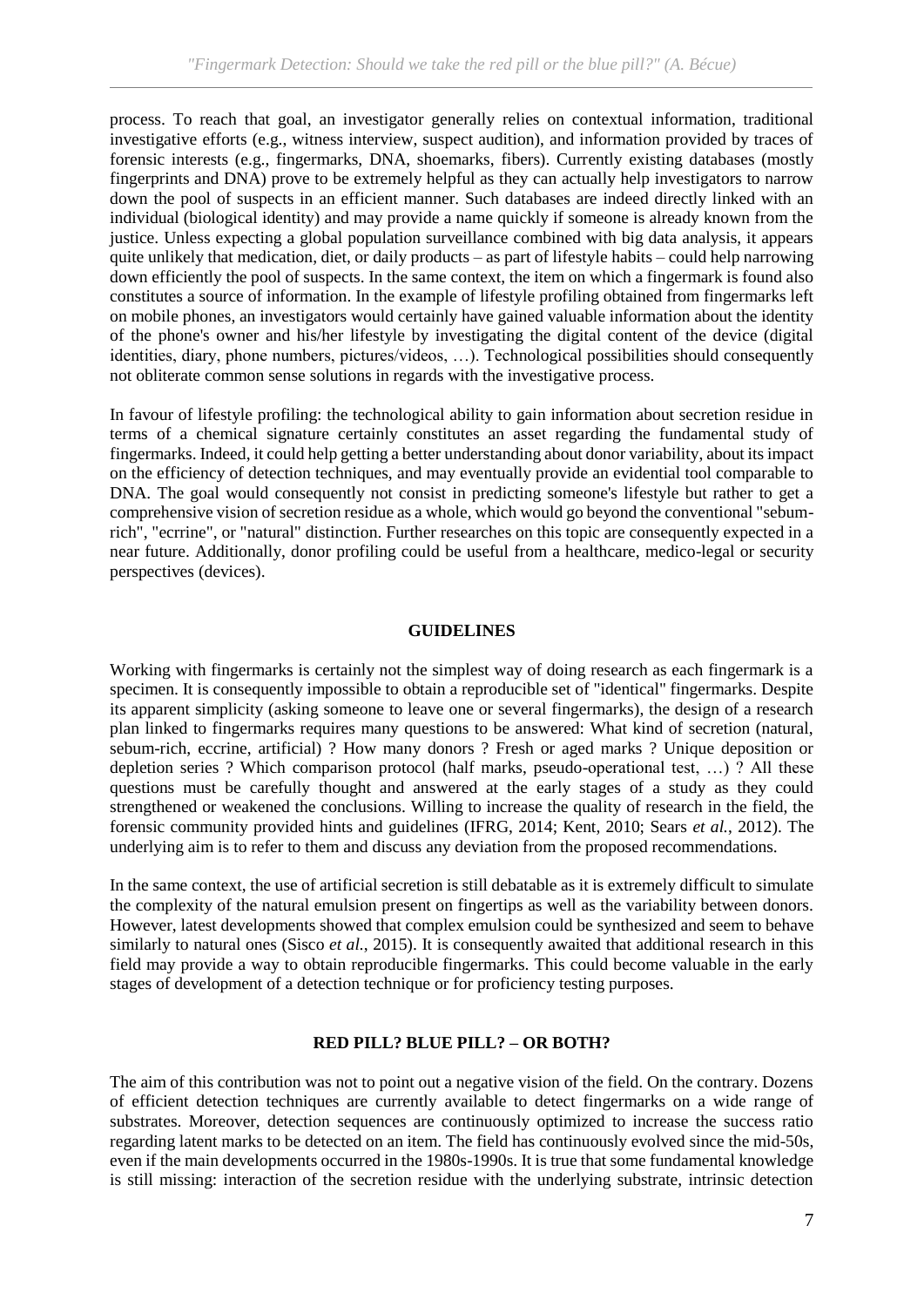mechanisms, … But it is reassuring to see that groups of scientists are currently spending time and efforts to enlighten these shadow areas. The field definitely benefits from a strengthening of its foundations: increased rates of success with "difficult" substrates, optimized characterization of substrates, ability to react when facing a sudden modification in a technique efficiency, … It also reflects the fact that fingermark detection is still "young" in a sense and requires the community to spend time on its basements. Once detected, a fingermark can represent a valuable source of information, but it must be recalled that almost nothing can be done if the mark remains latent.

On the other side of the looking-glass: donor profiling. The main argument behind profiling is the fact that some fingermarks may be of insufficient quality for dactyloscopic purposes. In that context, two visions are opposed: the chemical one and the forensic one. Beyond the proof-of-concept, it is now awaited that donor profiling finds its place in the forensic context. Should it be closely related to the investigative field, then researchers should prove how lifestyle information could actually help an investigator narrowing down the number of suspects. Should it rather constitute a new technological way to strengthen the fundamental knowledge regarding secretion residue, then research should focus on a new way to characterize them. Finally, should it rather be used for healthcare or security purposes, then fingermarks certainly constitute a non-invasive way of providing valuable information.

To conclude: fingermarks are assuredly a very exciting field for researchers. From the foundations to strengthen to the emerging technologies, the field as yet to gain from scientific efforts.

So? … Which pill will you take?

# **REFERENCES**

Almog, J., Azoury, M., Elmaliah, Y., Berenstein, L., & Zaban, A. (2004). Fingerprint's Third Dimension: The Depth and Shape of Fingerprints Penetration into Paper - Cross Section Examination by Fluorescence Microscopy. *Journal of Forensic Sciences, 49*(5), 981-985.

Bécue, A. (2016). Emerging fields in fingermark (meta)detection – A critical review. *Analytical Methods, 8*, 7983-8003.

Bécue, A., Champod, C. (2016). *Fingermarks and Other Body Impressions – A Review (July 2013 – July 2016*). Paper presented at the 18<sup>th</sup> Interpol Forensic Science Symposium, Lyon (France).

Bécue, A., Egli, N., Champod, C., & Margot, P. (2010). *Fingermarks and Other Impressions Left by the Human Body – A Review (August 2007 – July 2010).* Paper presented at the 16<sup>th</sup> Interpol Forensic Science Symposium, Lyon (France).

Bhoelai, B., de Jong, B. J., de Puit, M., & Sijen, T. (2011). Effect of Common Fingerprint Detection Techniques on Subsequent STR Profiling. *Forensic Science International: Genetics, 3*(1), e429-e430.

Bisotti, A., Allain, C., Georges, J.-L., Guichard, F., Audebert, P., Barbosa, I., & Galmiche, L. (2016). New Lumicyano Kit: Comparison Studies with the First Generation and Effectiveness on Nonporous Substrates. *Journal of Forensic Identification, 66*(6), 560-575.

Bouslimani, A., Melnik, A. V., Xu, Z., Amir, A., da Silva, R. R., Wang, M., Bandeira, N., Alexandrov, T., Knight, R., & Dorrestein, P. C. (2016). Lifestyle chemistries from phones for individual profiling. *Proceedings of the National Academy of Sciences, 113*(48), E7645-E7654.

Bradshaw, R., Denison, N., & Francese, S. (2016). Development of operational protocols for the analysis of primary and secondary fingermark lifts by MALDI-MS imaging. *Analytical Methods, 8*(37), 6795- 6804.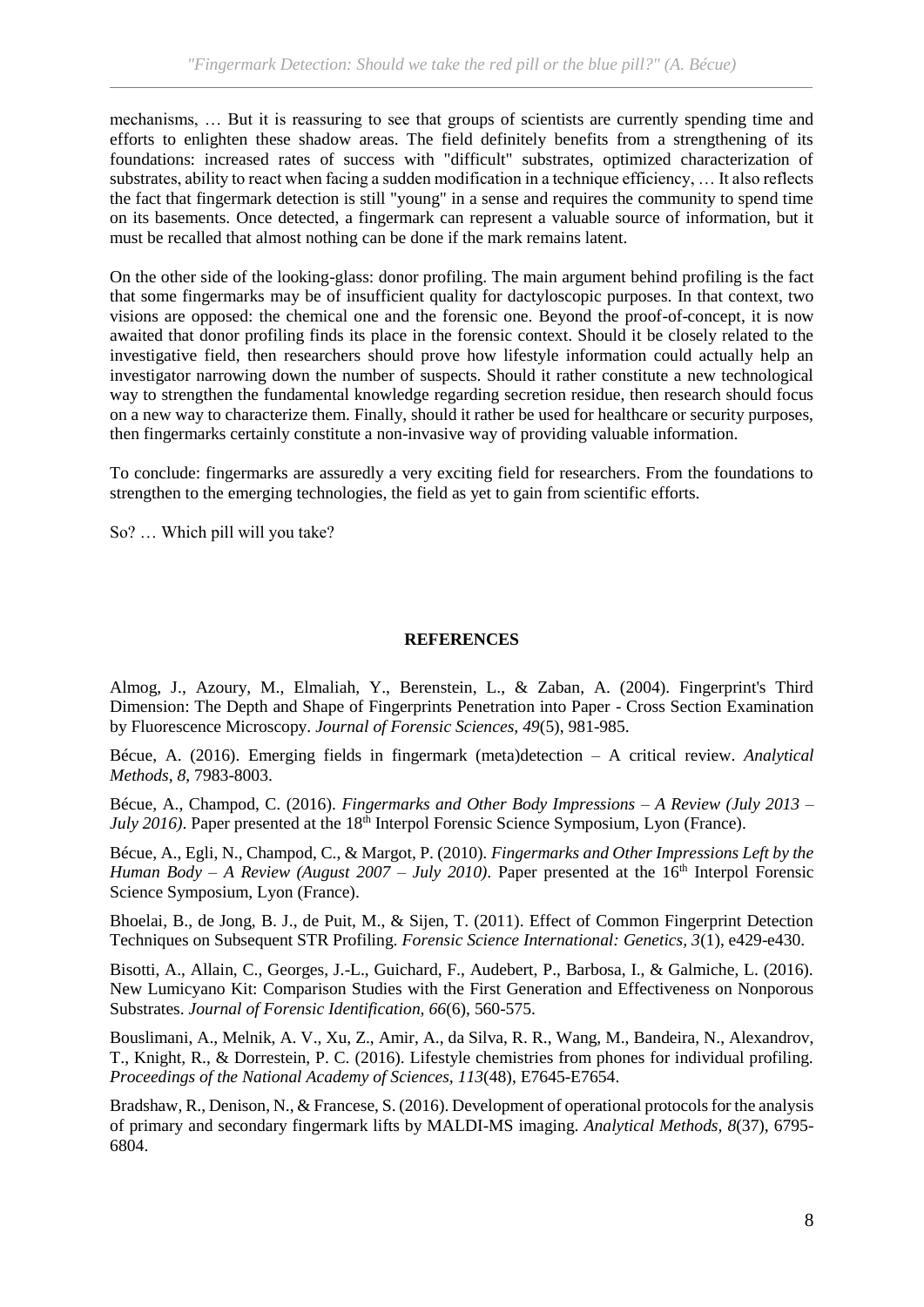Bradshaw, R., Denison, N., & Francese, S. (2017). Implementation of MALDI MS profiling and imaging methods for the analysis of real crime scene fingermarks. *Analyst, 142*(9), 1581-1590.

Champod, C., Lennard, C., Margot, P., & Stoilovic, M. (2016). *Fingerprints and Other Ridge Skin Impressions - Second Edition*. Boca Raton, Florida: CRC Press LLC.

De la Hunty, M., Moret, S., Chadwick, S., Lennard, C., Spindler, X., & Roux, C. (2015a). Understanding Physical Developer (PD): Part I – Is PD Targeting Lipids? *Forensic Science International, 257*, 481- 487.

De la Hunty, M., Moret, S., Chadwick, S., Lennard, C., Spindler, X., & Roux, C. (2015b). Understanding Physical Developer (PD): Part II – Is PD targeting eccrine constituents? *Forensic Science International, 257*, 488-495.

Dorakumbura, B. N., Becker, T., & Lewis, S. W. (2016). Nanomechanical mapping of latent fingermarks: A preliminary investigation into the changes in surface interactions and topography over time. *Forensic Science International, 267*, 16-24.

Egli, N., Moret, S., Bécue, A., & Champod, C. (2013). *Fingermarks and Other Impressions - A Review (August 2010 – June 2013)*. Paper presented at the 17th Interpol Forensic Science Symposium, Lyon (France).

Forchelet, S. (2015). *Influence of Anti-Fingerprint Coatings on Fingermark Detection.* Master Degree Thesis; École des Sciences Criminelles, University of Lausanne, Lausanne (Switzerland).

Hazard, D. (2014). *La pertinence en science forensique: une (en)quête épistémologique et empirique.* PhD thesis es Science in Forensic science; École des Sciences Criminelles, University of Lausanne, Lausanne (Switzerland).

Houlgrave, S., Andress, M., & Ramotowski, R. S. (2011). Comparison of Different Physical Developer Working Solutions - Part I: Longevity Studies. *Journal of Forensic Identification, 61*(6), 621-639.

IFRG - International Fingerprint Research Group (2014). Guidelines for the Assessment of Fingermark Detection Techniques. *Journal of Forensic Identification, 64*(2), 174-200.

Jaber, N., Lesniewski, A., Gabizon, H., Shenawi, S., Mandler, D., & Almog, J. (2012). Visualization of Latent Fingermarks by Nanotechnology: Reversed Development on Paper - A Remedy to the Variation in Sweat Composition. *Angewandte Chemie, 51*, 12224-12227.

Jones, N., Stoilovic, M., Lennard, C., & Roux, C. (2001). Vacuum metal deposition: factors affecting normal and reverse development of latent fingerprints on polyethylene substrates. *Forensic Science International, 115*(1-2), 73-88.

Kent, T. (2010). Standardizing protocols for fingerprint reagent testing. *Journal of Forensic Identification, 60*(3), 371-379.

Kupferschmid, E. (2007). *Study of the cyanoacrylate polymerization on non-porous substrates.* Bachelor Degree Thesis; École des Sciences Criminelles, University of Lausanne, Lausanne (Switzerland)

Montgomery, L., Spindler, X., Maynard, P., Lennard, C., & Roux, C. (2012). Pretreatment Strategies for the Improved Cyanoacrylate Development of Dry Latent Fingerprints on Nonporous Surfaces. *Journal of Forensic Identification, 62*(5), 517-542.

Moret, S., & Bécue, A. (2015). Single-Metal Deposition for Fingermark Detection - A Simpler and More Efficient Protocol. *Journal of Forensic Identification, 65*(2), 118-137.

Moret, S., Bécue, A., & Champod, C. (2014). Nanoparticles for fingermark detection: an insight into the reaction mechanism. *Nanotechnology, 25*, 425502 (425510 pp).

Moret, S., Spindler, X., Lennard, C., & Roux, C. (2015). Microscopic examination of fingermark residues: Opportunities for fundamental studies. *Forensic Science International, 255*, 28-37.

Norlin, S., Nilsson, M., Heden, P., & Allen, M. (2013). Evaluation of the Impact of Different Visualization Techniques on DNA in Fingerprints. *Journal of Forensic Identification, 63*(2), 189-204.